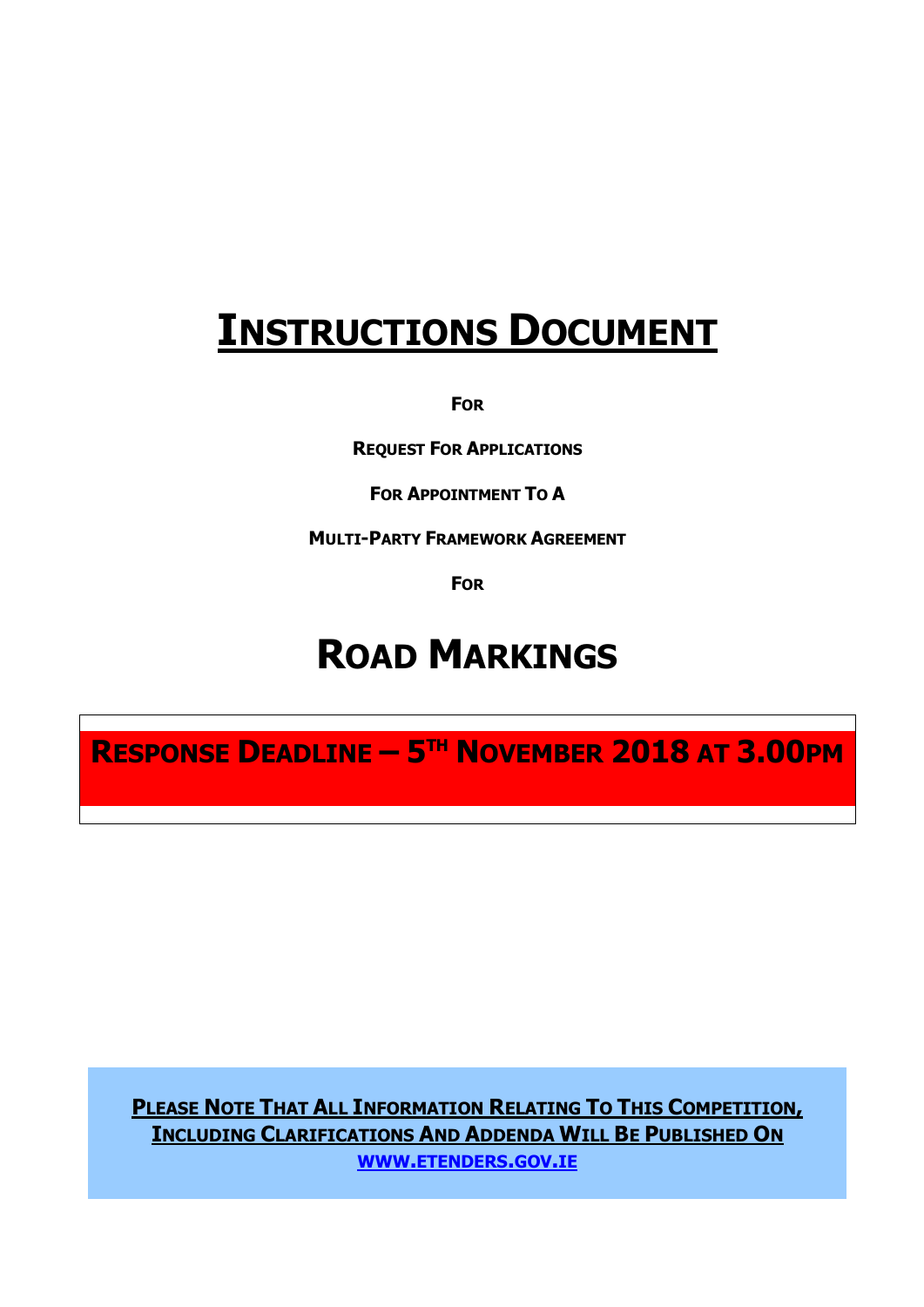#### **THIS PAGE IS INTENTIONALLY BLANK**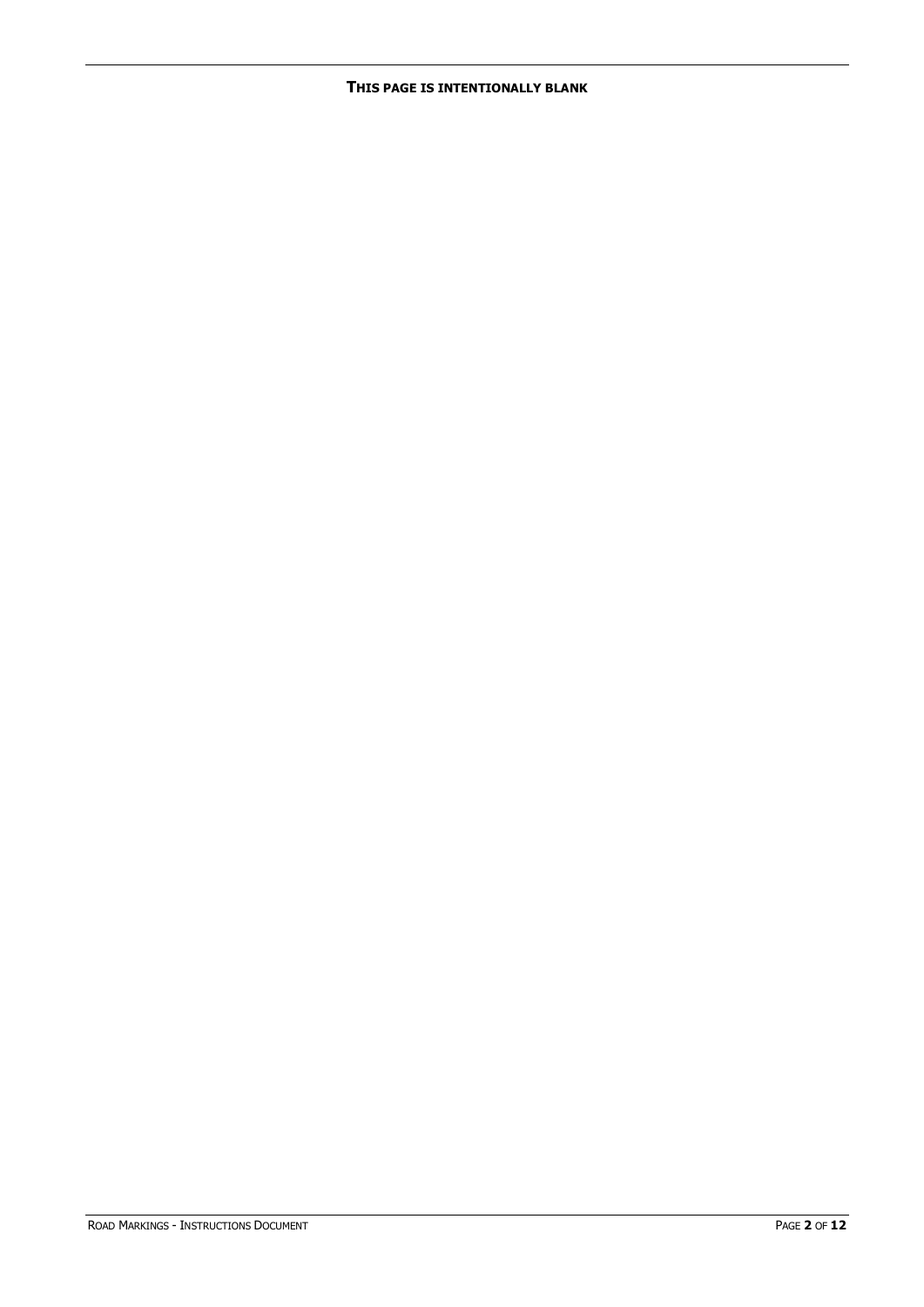## **TABLE OF CONTENTS**

| 1.0 |     |  |  |  |  |
|-----|-----|--|--|--|--|
|     | 1.1 |  |  |  |  |
|     | 1.2 |  |  |  |  |
|     | 1.3 |  |  |  |  |
|     | 1.4 |  |  |  |  |
| 2.0 |     |  |  |  |  |
|     | 2.1 |  |  |  |  |
| 3.0 |     |  |  |  |  |
|     | 3.1 |  |  |  |  |
|     | 3.2 |  |  |  |  |
|     | 3.3 |  |  |  |  |
|     | 3.4 |  |  |  |  |
|     | 3.5 |  |  |  |  |
|     | 3.6 |  |  |  |  |
|     | 3.7 |  |  |  |  |
|     | 3.8 |  |  |  |  |
|     | 3.9 |  |  |  |  |
| 4.0 |     |  |  |  |  |
|     | 4.1 |  |  |  |  |
|     | 4.2 |  |  |  |  |
|     | 4.3 |  |  |  |  |
|     | 4.4 |  |  |  |  |
|     | 4.5 |  |  |  |  |
|     | 4.6 |  |  |  |  |
|     | 4.7 |  |  |  |  |
|     | 4.8 |  |  |  |  |
|     | 4.9 |  |  |  |  |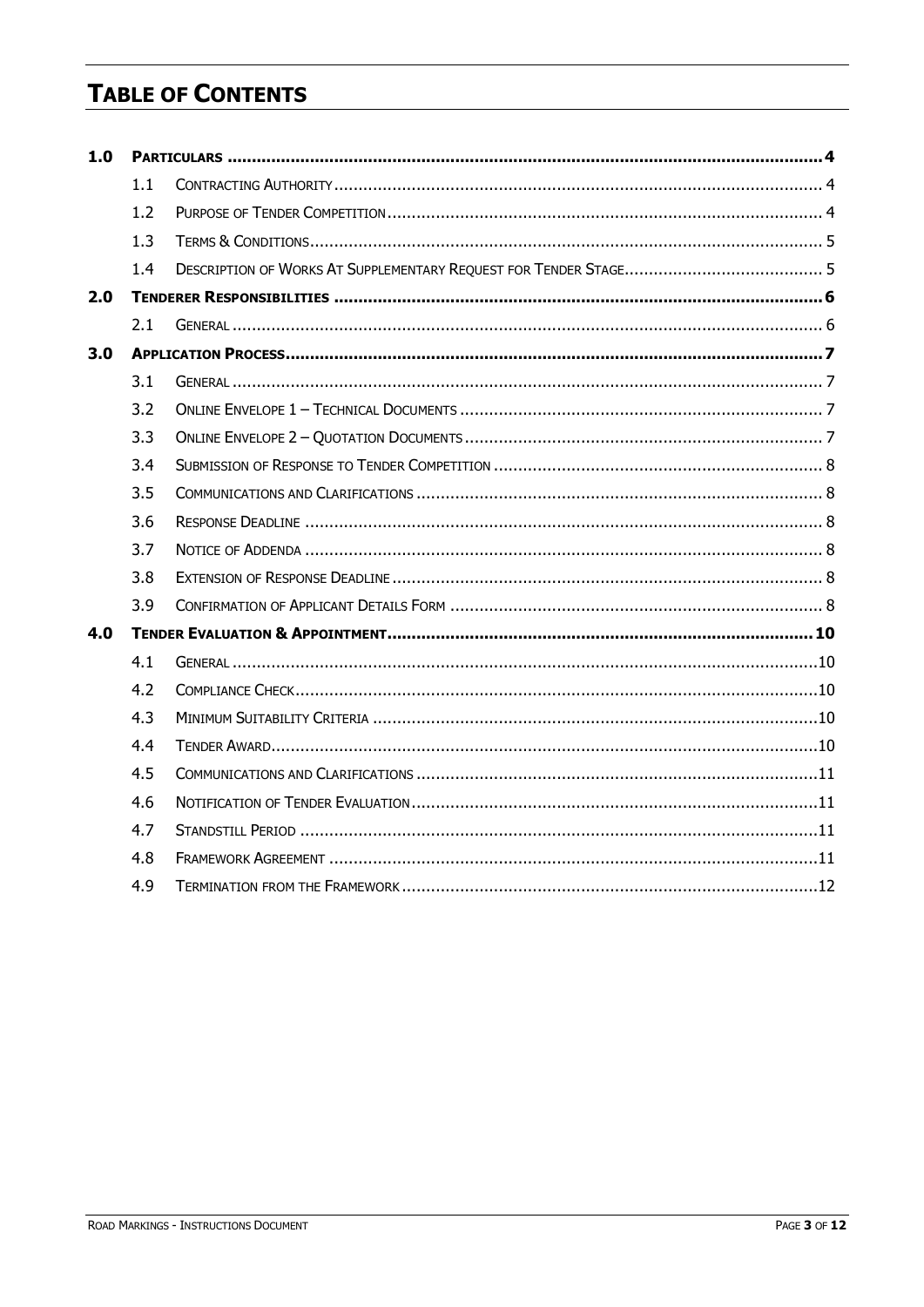## **1.0 PARTICULARS**

#### **1.1 CONTRACTING AUTHORITY**

- $1.1.1$ The Local Government Operational Procurement Centre (LGOPC)<sup>1</sup> acting as a Central Purchasing Body (CPB)2 under the auspices of Kerry County Council is coordinating the establishment of a Framework Agreement<sup>3</sup> of Road Marking Contractors<sup>4</sup> on behalf of Contracting Authorities.
- $1.1.2$ The Contracting Authorities include:
	- · Ministers of the Government of Ireland, Central Government Departments, Offices and noncommercial Agencies and Organisations which have a formal reporting and legal relationship to Central Government Departments, including all local authorities in Ireland (themselves including regional assemblies, local enterprise boards and library bodies);
	- · Contracting authorities in the Irish health sector including but not limited to the Health Service Executive (HSE); the Health Information and Quality Authority (HIQA) and HSE funded Agencies delivering health & personal social services funded by more than 50% from Exchequer funds:
	- · Contracting authorities which are Third Level Educational Institutions (including universities, institutes of technology and members of the Education Procurement Service);
	- · Contracting authorities which are Education and Training Boards (ETBs) and ETB schools, and primary, post-primary, special and secondary schools as well as ETBs acting on behalf of schools;
	- · An Garda Síochana (Police);
	- The Irish Prison Service:
	- The Defence Forces.
- $1.1.3$ Notwithstanding the entitlement of the above mentioned Contracting Authorities to utilise this Framework Agreement, neither the LGOPC nor the Contracting Authorities give any assurances as to the level of engagement or expenditure by Contracting Authorities through this Framework Agreement.

#### **1.2 PURPOSE OF TENDER COMPETITION**

- $1.2.1$ The purpose of this competition is to establish a multi-party Framework Agreement for the provision of Road Markings.
- $1.2.2$ Tenderers5 that are admitted to the Framework Agreement will be invited to participate in Supplementary Requests for Tender<sup>6</sup>(SRFTs) issued by Contracting Authorities for the provision of the works and/or services described in the Terms & Conditions.
- $1.2.3$ The total value of sRFT contracts that will be awarded pursuant to this Framework Agreement is estimated to exceed the threshold for the application of the EU Procurement Directives.
- $1.2.4$ It is anticipated that the Framework Agreement will commence in Quarter 1, 2019 and that the term of the Framework Agreement will be for two (2) years from establishment (the Framework Term) with an option to the LGOPC of two further 12 month extensions, subject to available budgets and other

ROAD MARKINGS - INSTRUCTIONS DOCUMENT **And A** CONSERVATION CONSERVATION PAGE 4 OF 12

 $1$  The LGOPC is responsible for the sectorial categories of spend through the development, implementation and management of all elements of the Category Councils of Plant Hire and Minor Building Works & Civils as established by the Office of Government Procurement.

<sup>2</sup> means a contracting authority or a contracting entity within the meaning of Regulation 2(1) of the European Union (Award of Public Authority Contracts) Regulations 2016 providing centralised purchasing activities and possibly, ancillary purchasing activities.

 $3$  means the Agreement that Tenderers will be required to enter if successful in their Application to participate in the Framework Agreement. <sup>4</sup> means Tenderers admitted to the Framework Agreement and shall have the same meaning as Supplier on the www.supplygov.ie system.

<sup>&</sup>lt;sup>5</sup> means an entity that submits a tender.

<sup>&</sup>lt;sup>6</sup> means a tender request issued via www.supplygov.ie by the Contracting Authority to the Contractors, undertaken in accordance with the procedure set out in the Terms & Conditions.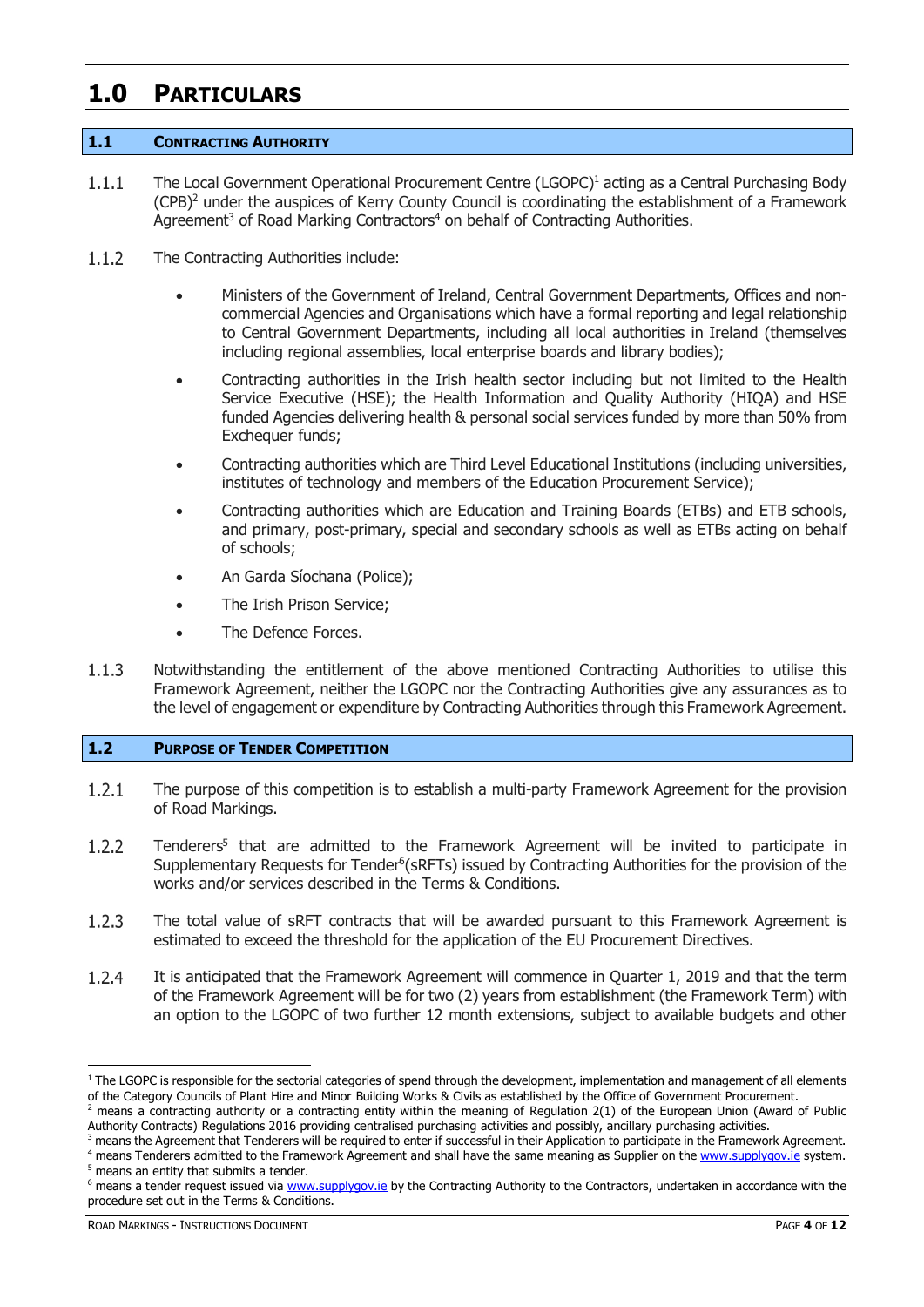factors, unless it is otherwise terminated in accordance with the provisions of this Framework Agreement.

1.2.5 This tender competition supersedes and replaces all previous documentation, communications and correspondence between the LGOPC and Tenderers in relation to the subject matter of this tender competition, and Tenderers should place no reliance on such previous documentation and correspondence.

#### **1.3 TERMS & CONDITIONS**

 $1.3.1$ All terms and conditions regarding this competition, the establishment of the Framework Agreement and for the award of sRFT contracts are set out in the Terms & Conditions document included with the Tender Documents7.

#### **1.4 DESCRIPTION OF WORKS AT SUPPLEMENTARY REQUEST FOR TENDER STAGE**

 $1.4.1$ As set out in the Terms & Conditions.

 $^7$  means this Instructions Document, Online Qualification questions, Online Bill of Quantities, Terms & Conditions and Framework Agreement.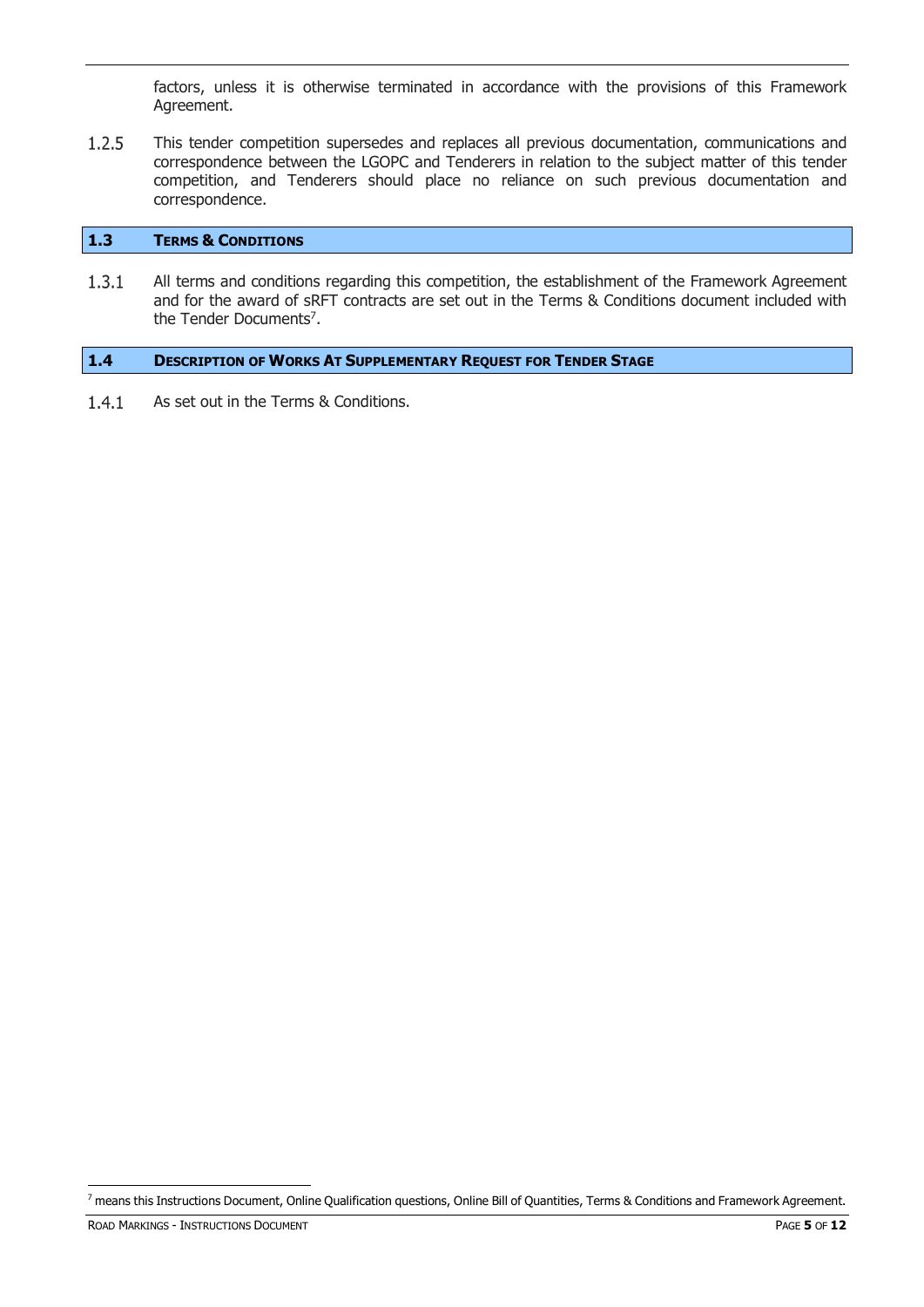## **2.0 TENDERER RESPONSIBILITIES**

#### **2.1 GENERAL**

- $2.1.1$ Applications must be submitted electronically via **www.etenders.gov.ie.**8
- $2.1.2$ Tenderers are advised to commence their Application as early as possible to allow sufficient time to address the requirments of this tender competition.
- $2.1.3$ Tenderers may edit their Application at any stage up to the Response Deadline.<sup>9</sup>
- $2.1.4$ Tenderers not currently registered on **www.etenders.gov.ie** must register as a 'Supplier' on www.etenders.gov.ie to be able to make an application.
- $2.1.5$ Applications in any other format (including hardcopy submissions) will not be accepted.
- $2.1.6$ Tenderers must:
	- fully comply with these Instructions when preparing their Application and participating in this process.
	- · read the Tender Documents and ensure that they fully understand the requirements of the tender competition prior to applying.
	- submit any queries in relation to the requirements of this tender competition via the messaging function on www.etenders.gov.ie no later than 10 calendar days prior to the Response Deadline.
	- complete all elements of the online application via www.etenders.gov.ie (online envelope 1 Technical documents and envelope 2 Quotation documents).
	- ensure that their Application is submitted online via www.etenders.gov.ie by the stated Response Deadline.
	- respond to queries/requests for clarification both during the tender period and post tender as may be issued by the LGOPC via www.etenders.gov.ie.
	- take into account the fact that upload speeds vary.
	- must ensure electronic documents are not corrupt. The LGOPC is not responsible for corruption in electronic documents.
- $2.1.7$ Tenderers can make only one  $(1)$  Application (per entity<sup>10</sup>) in response to this tender competition.

ROAD MARKINGS - INSTRUCTIONS DOCUMENT PAGE **6** OF **12**

<sup>8</sup> means the Irish Government's electronic tendering platform administered by the Office of Government Procurement.

<sup>9</sup> means the latest date & time for submission of Applications for admittance to the Framework Agreement.

<sup>&</sup>lt;sup>10</sup> means 'economic operator' as defined in EU Directive 2014/24 – EU Procurement Directive.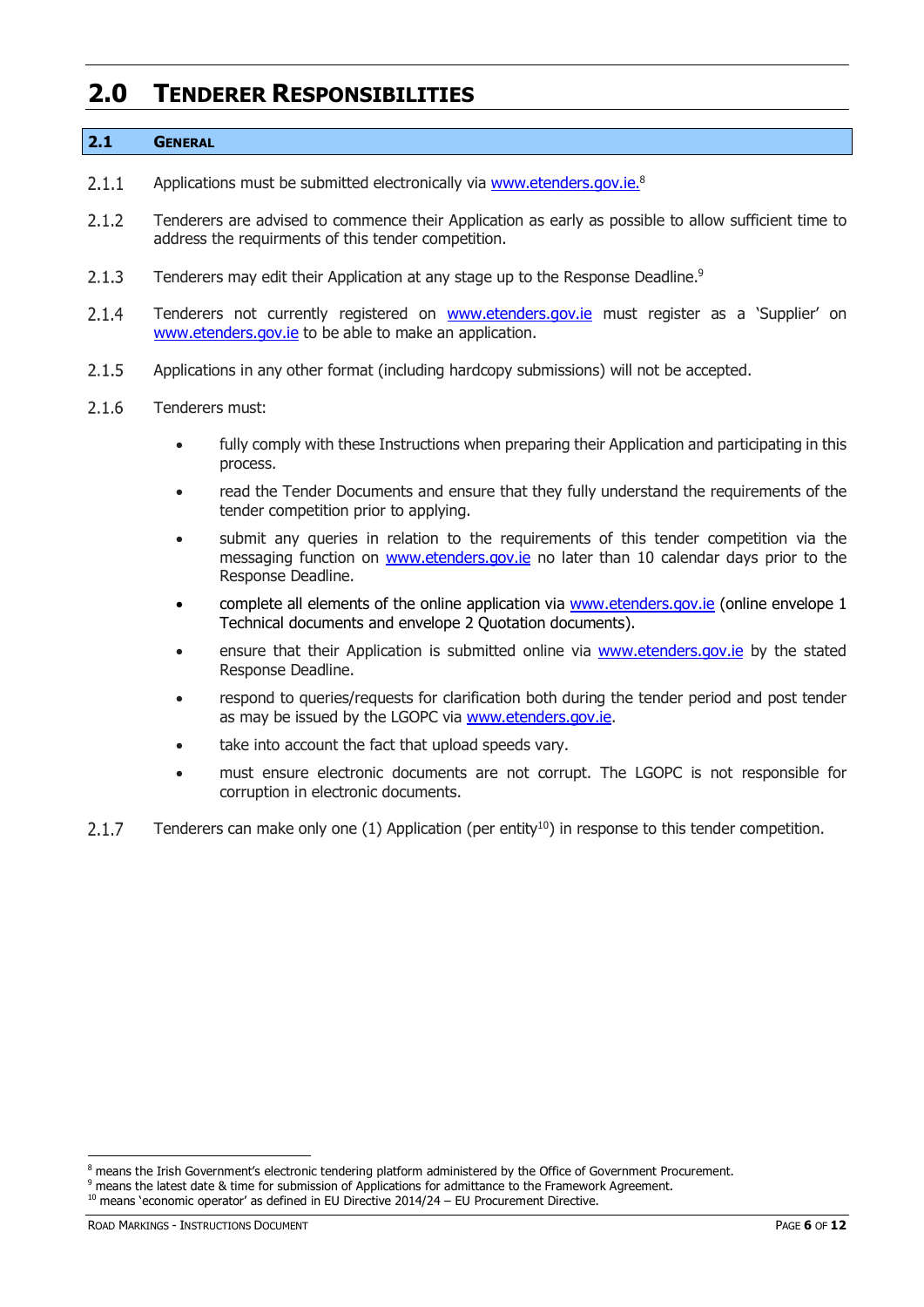## **3.0 APPLICATION PROCESS**

#### **3.1 GENERAL**

- $3.1.1$ All Applications must be made via www.etenders.gov.je.
- 3.1.2 All elements of the online application must be completed i.e. tenderers must complete online envelope 1 Technical documents and envelope 2 Quotation documents. A failure to complete all elements of the online application may result in the submission being deemed non-compliant.

#### **3.2 ONLINE ENVELOPE 1 – TECHNICAL DOCUMENTS**

 $3.2.1$ Qualification questions

> Tenderers must complete all of the 'Qualification questions' for online envelope 1 on www.etenders.gov.ie.

> Tenderers can access the 'Qualification questions' by clicking on the 'Answer questions' button in the envelope 1 section of the RFT on www.etenders.gov.ie.

 $3.2.2$ Tenderer submissions that include an incorrect or no response to any mandatory Pass/Fail qualification question may be deemed non-compliant.

#### **3.3 ONLINE ENVELOPE 2 – QUOTATION DOCUMENTS**

 $3.3.1$ Qualification questions

> Tenderers must complete all of the 'Qualification questions' for online envelope 2 on www.etenders.gov.ie.

> Tenderers can access the 'Qualification questions' by clicking on the 'Answer questions' button in the envelope 2 section of the RFT on www.etenders.gov.ie.

 $3.3.2$ Bill of Quantities

> Tenderers must enter their Rate<sup>11</sup> for **all** of the work items listed in the online Bill of Quantities by clicking on the 'Price BoQ online' tab of online envelope 2. Tenders who do not price all work items listed in the online Bill of Quantities may be deemed non-compliant.

> Tenderers must **select the "S": Set quote on this row' option** in the "S/I/E" column when submitting their rates.

> For each work item, the Rate provided will be automatically multiplied by the Quantity and the Totals will be automatically added to calculate the Total Price.

> As set out hereunder, Tenderers will be considered for the award of a place on the Framework Agreement based on the ranking of their 'Total Price'.

> The rates submitted shall be fixed as the celing rates for these works items applying over the initial 12 months of the Framework Agreement only. Thereafter, these 'ceiling rates' will not apply.

> Contractors who submit responses to sRFTs may reduce the ceiling rates for these works items but may not exceed them during the initial 12 months of the Framework Agreement.

 $11$  The Rate to be priced for each item is refered to as "Quote" in the online Bill of Quantities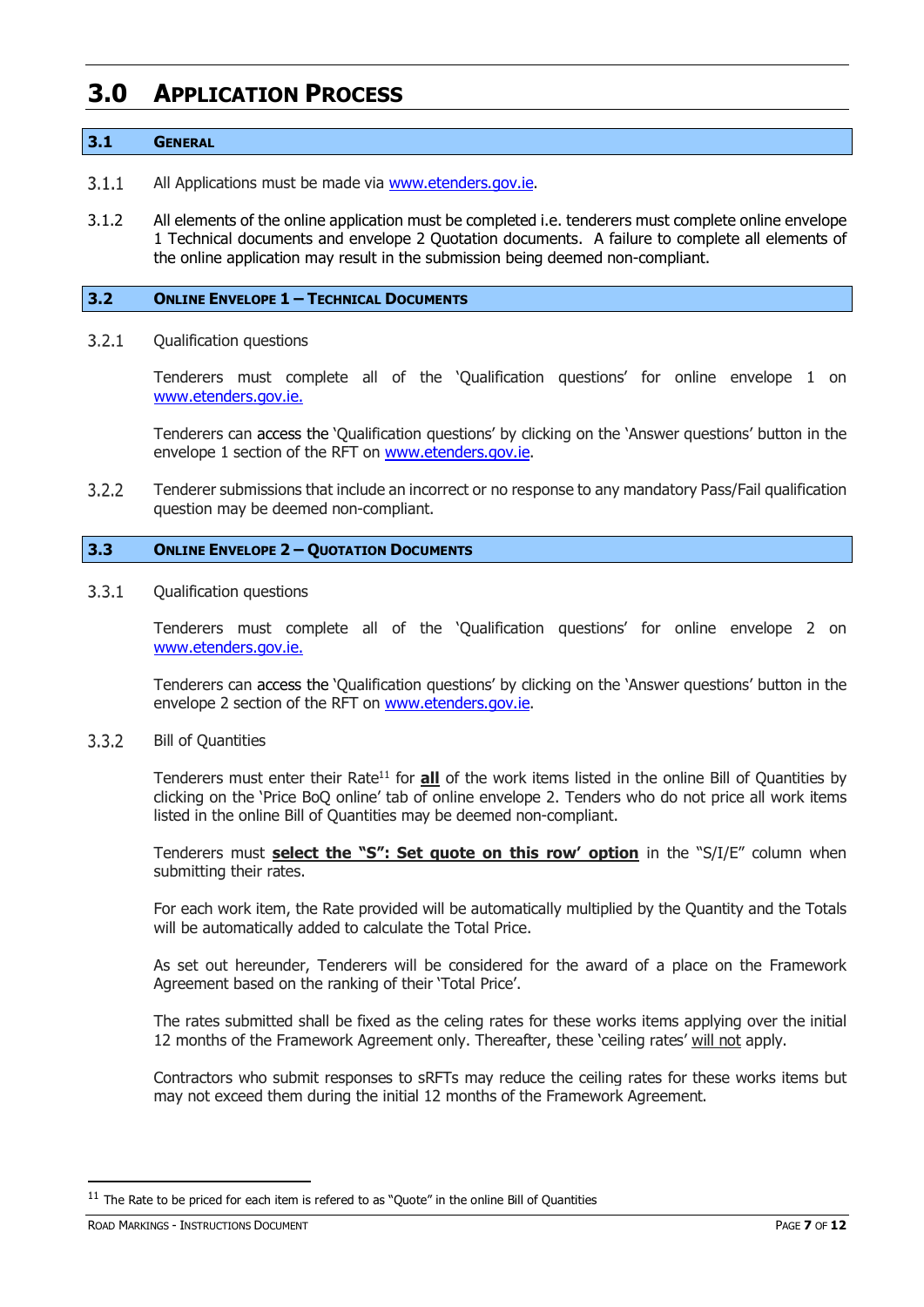#### **3.4 SUBMISSION OF RESPONSE TO TENDER COMPETITION**

- $3.4.1$ Tenderers can review all information relating to the progress of their application via the 'My response' tab on www.etenders.gov.ie.
- $3.4.2$ Tenderers must click on the 'Submit response' tab prior to the Response Deadline to submit their Application.

#### **3.5 COMMUNICATIONS AND CLARIFICATIONS**

- $3.5.1$ All queries from Tenderers in relation to the requirements of this tender competition shall be submitted online only through the messaging function on www.etenders.gov.ie no later than **10 calendar days** prior to the deadline for the receipt of Applications.
- $3.5.2$ The LGOPC will endeavor to respond to all reasonable queries received without delay, in any case, no later than **6 calendar days** prior to the deadline for the receipt of Applications, but does not undertake to respond to all queries received. Queries seeking interpretation of these Instructions may not result in a response.
- 3.5.3 The query and the LGOPC response will, where appropriate, be communicated to all those expressing an interest in this competition, without disclosing the name of the Tenderer who initiated the query.
- $3.5.4$ If a Tenderer believes a query and/or its response relates to a confidential or commercially sensitive aspect of its Application, it must mark the query as "Confidential" and state the reason(s) why. If the LGOPC in its absolute discretion is satisfied that the query and/or its response should be properly regarded as confidential or commercially sensitive, the nature of the query and its response shall be kept confidential, subject to any obligations under law.

#### **3.6 RESPONSE DEADLINE**

 $3.6.1$ It is the responsibility of each individual Tenderer to ensure that their tender is submitted by the response deadline noted on www.etenders.gov.ie.

#### **3.7 NOTICE OF ADDENDA**

- $3.7.1$ The LGOPC reserves the right to update or alter these Instructions and the information and documents included with this tender at any time by notice via www.etenders.gov.ie to Tenderers.
- $3.7.2$ Any such notification will automatically become part of these Instructions.

#### **3.8 EXTENSION OF RESPONSE DEADLINE**

3.8.1 The LGOPC reserves the right, at its sole discretion, to revise the response deadline for receipt of tender submissions by giving notice in writing via www.etenders.gov.ie to Tenderers at any point up to the response deadline.

#### **3.9 CONFIRMATION OF APPLICANT DETAILS FORM**

- $3.9.1$ As part of the Tender application the LGOPC may examine and verify the tenderers' details including, but not limited to, the following:
	- Nature of the Tenderer;
	- Name of the Tenderer:
	- Address of the Tenderer;
	- · VAT Registration Number of the Tenderer (if applicable);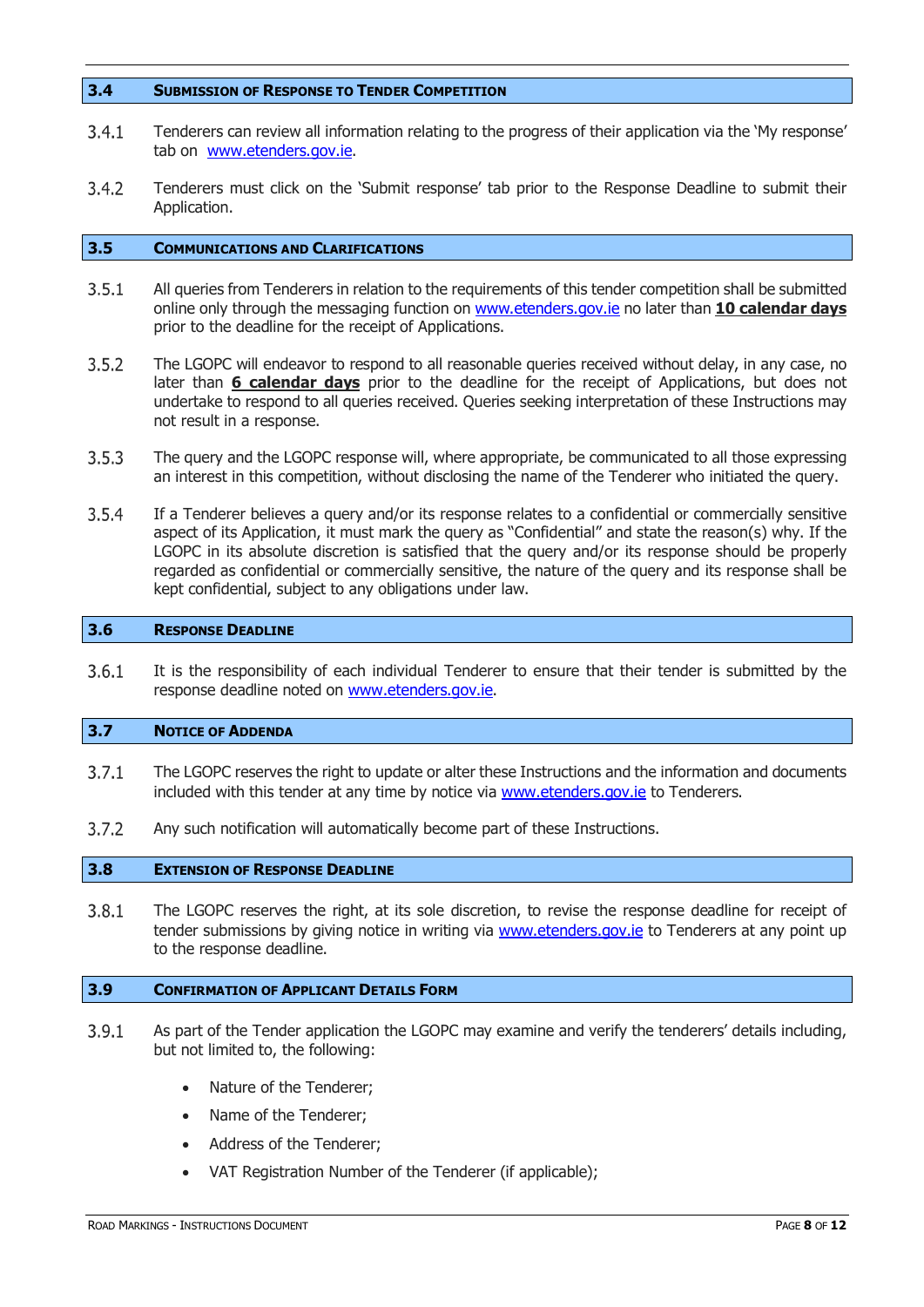- · Company Registration Number of the Tenderer (if applicable);
- · SupplyGov ID No. of the Tenderer (if applicable).
- $3.9.2$ Where, in the course of such examination, the LGOPC determines that a tenderer has provided details which contain discrepancies, or which are incomplete and/or incorrect the LGOPC may forward to the tenderer either: (a) a blank Confirmation of Applicant Details Form (hereinafter referred to as a "COADF") requesting that the tenderer insert the correct details or; (b) a pre-populated COADF requesting that the tenderer confirm the details as inserted by the LGOPC are correct.
- $3.9.3$ In circumstances where either a blank or pre-populated COADF is utilised the following terms shall apply:
	- · Where details have been inserted in a pre-populated COADF by the LGOPC it is completed for convenience purposes only and it is incumbent upon the tenderer to verify the details inserted are correct.
	- · Providing or confirming incorrect or incomplete details in a COADF may lead to the tenderers' exclusion from the application herein, SupplyGov, the Central Purchasing Mechanisms (hereinafter the "CPMs") operating under same and the contracts issued under such CPMs.
	- The LGOPC may apply the details provided or confirmed in a COADF: (a) to the tenderers' application generally; (b) in the event of any inconsistencies in other documents submitted as part of the tenderers' application and; (c) as the basis for drafting declarations to be submitted as part of the tenderers' application.
	- The tenderer indemnifies and holds harmless the LGOPC (and Kerry County Council) for any errors, omissions or misinformation in the details initially submitted or where such details are provided or confirmed in the COADF whether such details were inserted by the LGOPC or the tenderer.
- $3.9.4$ Nothing in the within obliges the LGOPC to verify the details initially submitted by the tenderer and providing incorrect or incomplete information or details initially may lead to the tenderers' exclusion from the application herein, SupplyGov, the CPMs operating under same and the contracts issued under such CPMs.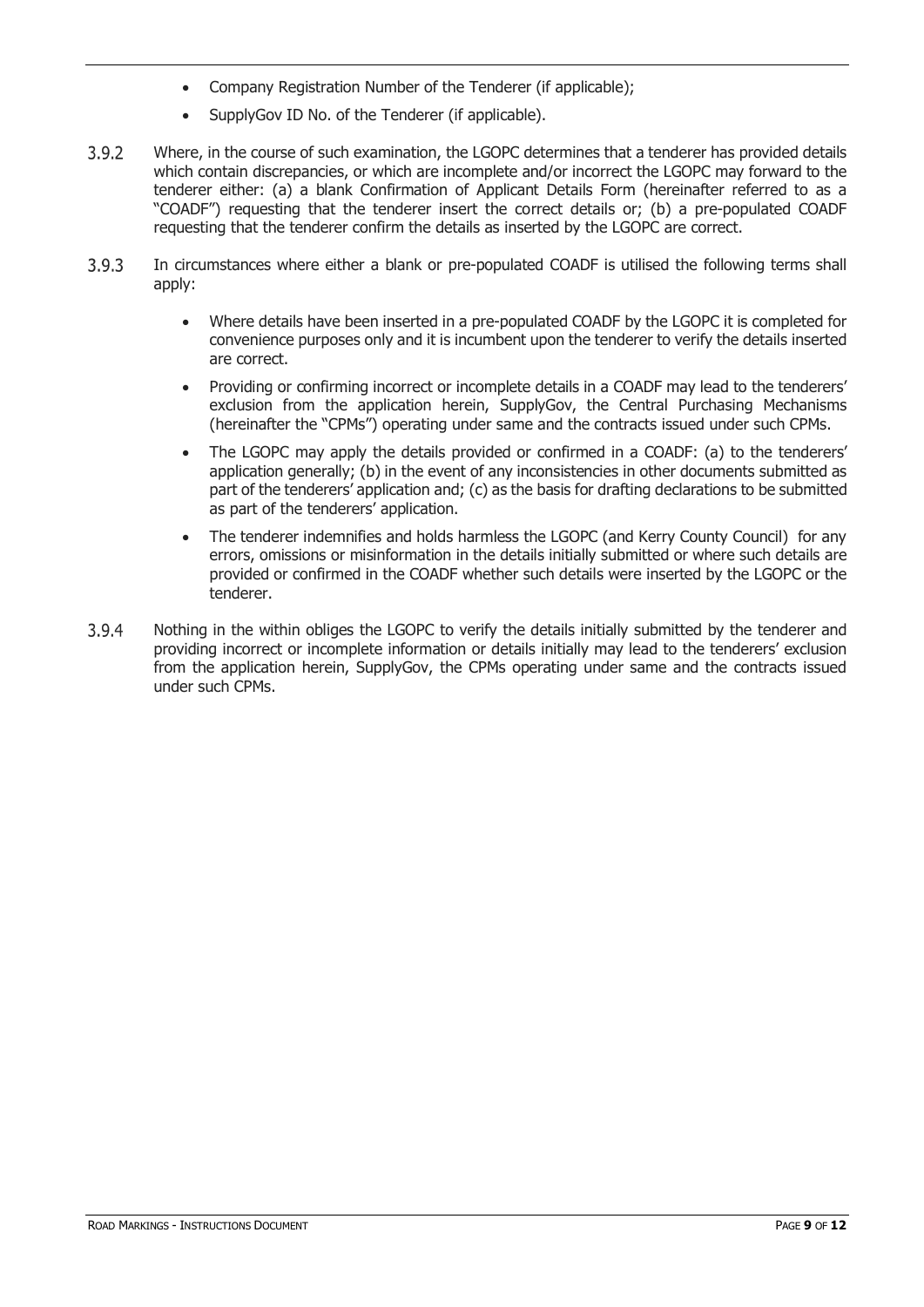### **4.0 TENDER EVALUATION & APPOINTMENT**

#### **4.1 GENERAL**

 $4.1.1$ Applications for admittance to the Framework Agreement will be evaluated by the LGOPC as follows:

| <b>PROCESS</b>    | <b>ACTION</b>                                |
|-------------------|----------------------------------------------|
| <b>Compliance</b> | Examine completeness of all Applications     |
| <b>Selection</b>  | Determine suitability of compliant Tenderers |
| Award             | Award scores and rank tenders                |

#### **4.2 COMPLIANCE CHECK**

- $4.2.1$ Applications will be checked to determine whether they are fully complete and include all information required.
- Applications passing the compliance check will then proceed to suitability assessment in accordance  $4.2.2$ with the criteria set out in the Tender Documents.

#### **4.3 MINIMUM SUITABILITY CRITERIA**

431 Applications will be assessed against the minimum suitability criteria set out in the Tender Documents.

#### **4.4 TENDER AWARD**

 $4.4.1$ All Applications that meet the minimum suitability criteria will be further assessed and ranked in terms of the following award criteria and ranking methodology established for securing a place on the Framework Agreement:

| <b>AWARD CRITERIA</b>                                      | <b>WEIGHTING</b> | <b>MAXIMUM</b><br><b>MARKS</b><br><b>AVAILABLE</b> |
|------------------------------------------------------------|------------------|----------------------------------------------------|
| Most Economically Advantageous Tender: Price (Total Price) | 100%             | 100                                                |

 $4.4.2$ To secure a place on the Framework Agreement, each tenderer will be ranked based on the **'**Total Price' in their Bill of Quantities on www.etenders.gov.ie as follows -:

#### **(Maximum 'Score')-100\*(1- (Lowest 'Bid'/Bid))**

- $\bullet$  'Score' = marks awarded,
- · 'Bid' = Tenderers Total Price (automatically calculated based on the 'Quote' entered for each work item).
- $4.4.3$ The Tenderer who submits the lowest 'Total Price' will be awarded 100 marks and position 1 on the Framework.
- $4.4.4$ All other Tenderers will receive marks and be ranked in accordance with the formula above.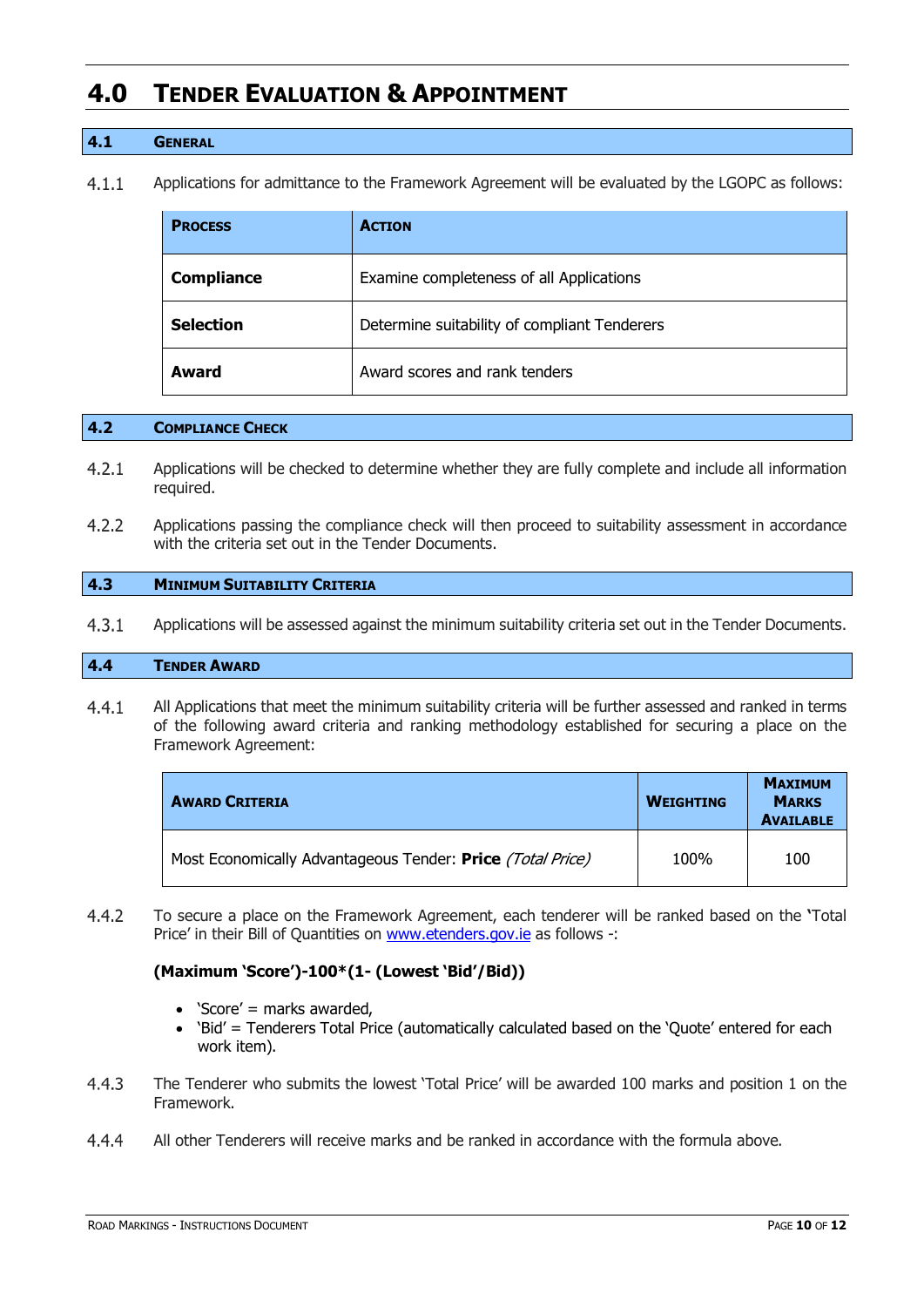#### **4.5 COMMUNICATIONS AND CLARIFICATIONS**

- $4.5.1$ During the evaluation period, the LGOPC may seek clarification of tender submissions via www.etenders.gov.ie.
- $4.5.2$ The Tenderers response to requests for clarification shall be submitted via www.etenders.gov.ie no later than the date specified by the LGOPC and must not materially change any of the elements of the submitted Application.
- $4.5.3$ If a Tenderer fails to comply in any way with these Instructions, the LGOPC may (but is not obliged to) disqualify the Tenderer concerned and reject its Application. Without prejudice to this right the LGOPC may (but is not obliged to) seek clarification or further information from the Tenderer (that does not materially alter its Application) or take any other step permitted by law.
- $4.5.4$ Requests for clarification or further information from the Tenderer shall not be construed as an indication of success in the tender competition.

#### **4.6 NOTIFICATION OF TENDER EVALUATION**

- $4.6.1$ Following the evaluation of tender submissions, all Tenderers will be informed in writing via www.etenders.gov.ie of the outcome of the Framework Application evaluation.
- $4.6.2$ Tenderers should note that the LGOPC may, when notifying Tenderers of the results of the tender evaluation, include when required, the overall score obtained by the Tenderer concerned and the scores obtained by the successful Tenderers in respect of the award criteria and ranking methodology established for securing a place on the Framework Agreement.
- $4.6.3$ Any notification of successful tenderer status by the LGOPC shall not give rise to any enforceable rights by the Tenderer.

#### **4.7 STANDSTILL PERIOD12**

- $4.7.1$ The LGOPC decision on the outcome of the tender evaluation process will be communicated electronically via www.etenders.gov.ie to Tenderers.
- 4.7.2 The LGOPC will observe a Standstill Period of fourteen (14) days minimum between the communication of the award decision to the Tenderers and the formal conclusion of the Framework Agreement.
- 4.7.3 No contract can or will be executed or take effect until at least fourteen (14) calendar days after the day on which the Tenderers have been sent a notice informing them of the outcome of the tender evaluation.

#### **4.8 FRAMEWORK AGREEMENT**

- 4.8.1 Following the expiry of the standstill period, successful Tenderers will be invited to enter into the Framework Agreement by formally signing the Multi-Party Framework Agreement. A copy of the Framework Agreement has been published with the Tender Documents.
- 4.8.2 On receipt by the LGOPC of the Framework Agreement signed by the successful Tenderer, the Tenderer will be appointed to the Framework at the earliest reasonable opportunity thereafter.
- 4.8.3 No amendments to the Framework Agreement will be accepted or negotiated. Should a successful Tenderer fail to enter into a Framework Agreement in the required form, that Tenderer shall not be appointed to the Framework.

 $12$  means a period of time to allow for effective pre-contract remedy to unsuccessful Tenderers. The Contracting Authority may not conclude a contract with the identified preferred Tenderers during this time.

ROAD MARKINGS - INSTRUCTIONS DOCUMENT **PAGE 11** OF **12**